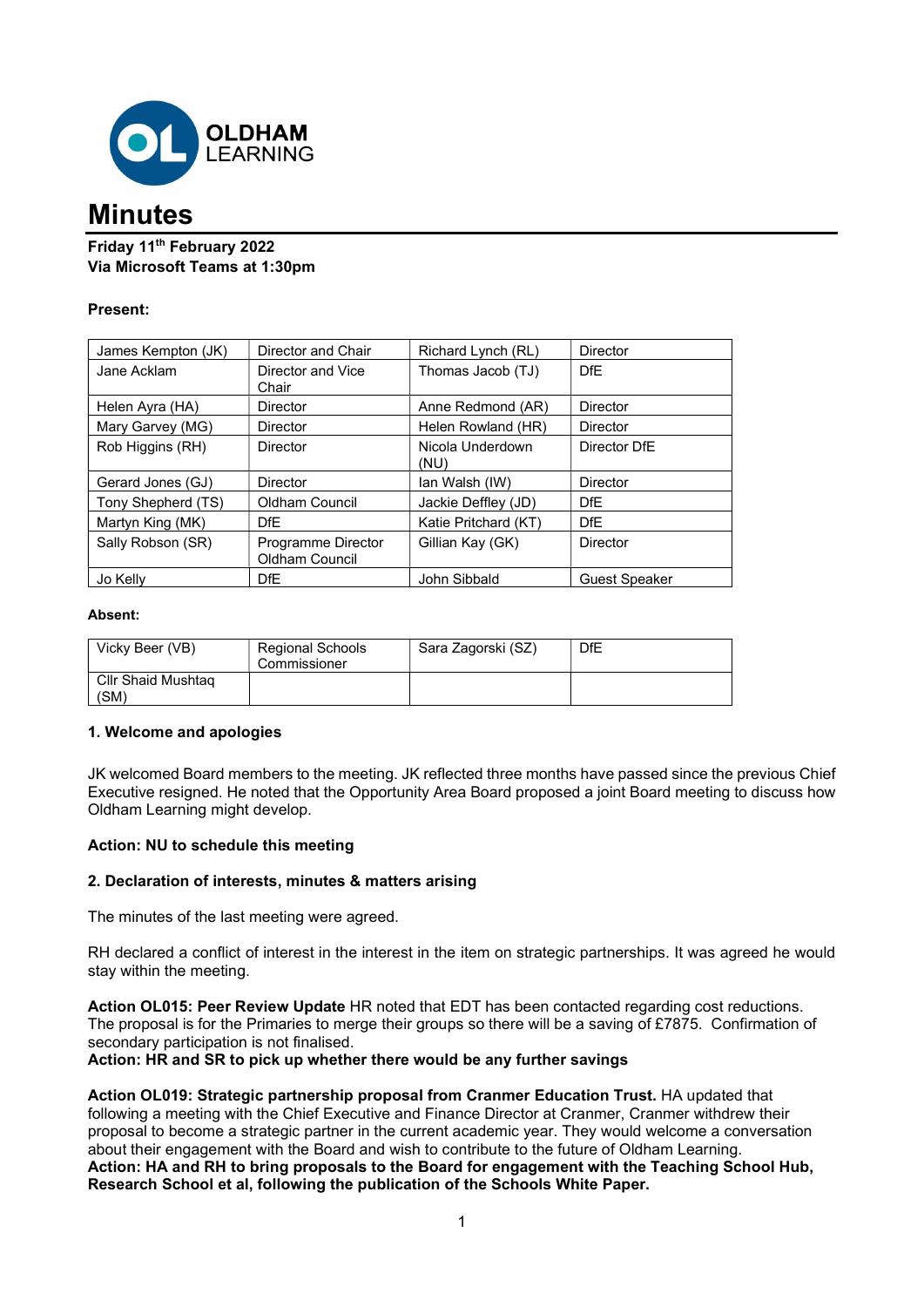## 3. Finance/contractual update

The Board discussed allocated funds and noted that the questions about primary networks are yet to be resolved.

The Board discussed the issue of a subscription model from September 2022 onwards. The Board agreed not to pursue a subscription model for schools for the academic year 2022-23. IW noted that the agreed slot at the Leaders Conference would be a good opportunity to share messages with the education sector. Action: JK to work with Board members to agree messages for all attendees at the Leaders Conference.

RH requested additional reporting on OL programmes to date. Action: SR to develop Board report.

Board members discussed the proposals to set up sub-committees of the Board. Board members agreed that JA should represent Oldham Learning, and TS should represent the Local Authority. Action: JA and TS to agree Quality of Education remit and membership.

#### 4. Education recovery strategy: update

TS shared that the key concerns are Key Stage 4 and A Level outcomes. Other outcomes for the borough are in line with expectations and national averages. The education recovery plan focuses on attendance/inclusion, early years, mental health and quality of education. A number of these areas have been developed, including an attendance strategy, and priorities in mental health and early years. Paper 4 demonstrates work underway to further articulate the priorities, and targets for years 1-3.

TS commented that the Quality of Education sub-committee will be pivotal in addressing that recovery priority. Other priorities are being addressed at LA level and with the CCG or other partners.

#### 5. Vulnerable schools, recent Ofsted visits

TS introduced the report, noting that primary performance has declined in the last five years, while secondary performance remains below average. The decline in primary performance does not reflect the situation pre-pandemic, where schools which had received OA support were demonstrating improvement. Twelve primary schools are receiving support through the vulnerable school support fund (£30-40k) in Oldham Learning. Secondary outcomes remain concerning, and two secondaries have recently received RI judgements.

#### 6. Digital Community of Practice: presentation by John Sibbald.

John presented on the digital community of practice which has developed, and which is moving towards being self-sustaining. Board members welcomed the overview and identified possibilities which may support the future development of existing subject networks. JA requested a list of schools participating in the community of practice

Action: John agreed to share via SR the schools who have engaged.

Action: John to open the invitation to Board members interested in attending the session on March 1 st

#### 7. Quality of education: report on consultation with secondaries

JA provided a verbal update on the consultation with secondaries. There has been strong engagement across the schools. There is variation in the approach to self-evaluation, with particularly robust approaches in bigger trusts; smaller trusts may be doing less but most are still engaging with an external SIP. There has been slower progress in the two amalgamated schools, Oasis Oldham and Waterhead. JA reported that most schools do not need further CPD, as most are receiving support from the Teaching School Hub etc. Curriculum support and subject networks remain valued. JA recommended that secondary heads be supported to take ownership of the subject networks, to ensure future sustainability.

## 8. Operational business: Specification for 2022-23 programme, operating model, communications proposal

NU provided the papers for Board consideration. JK noted that action is underway to publish minutes of previous meetings on the website.